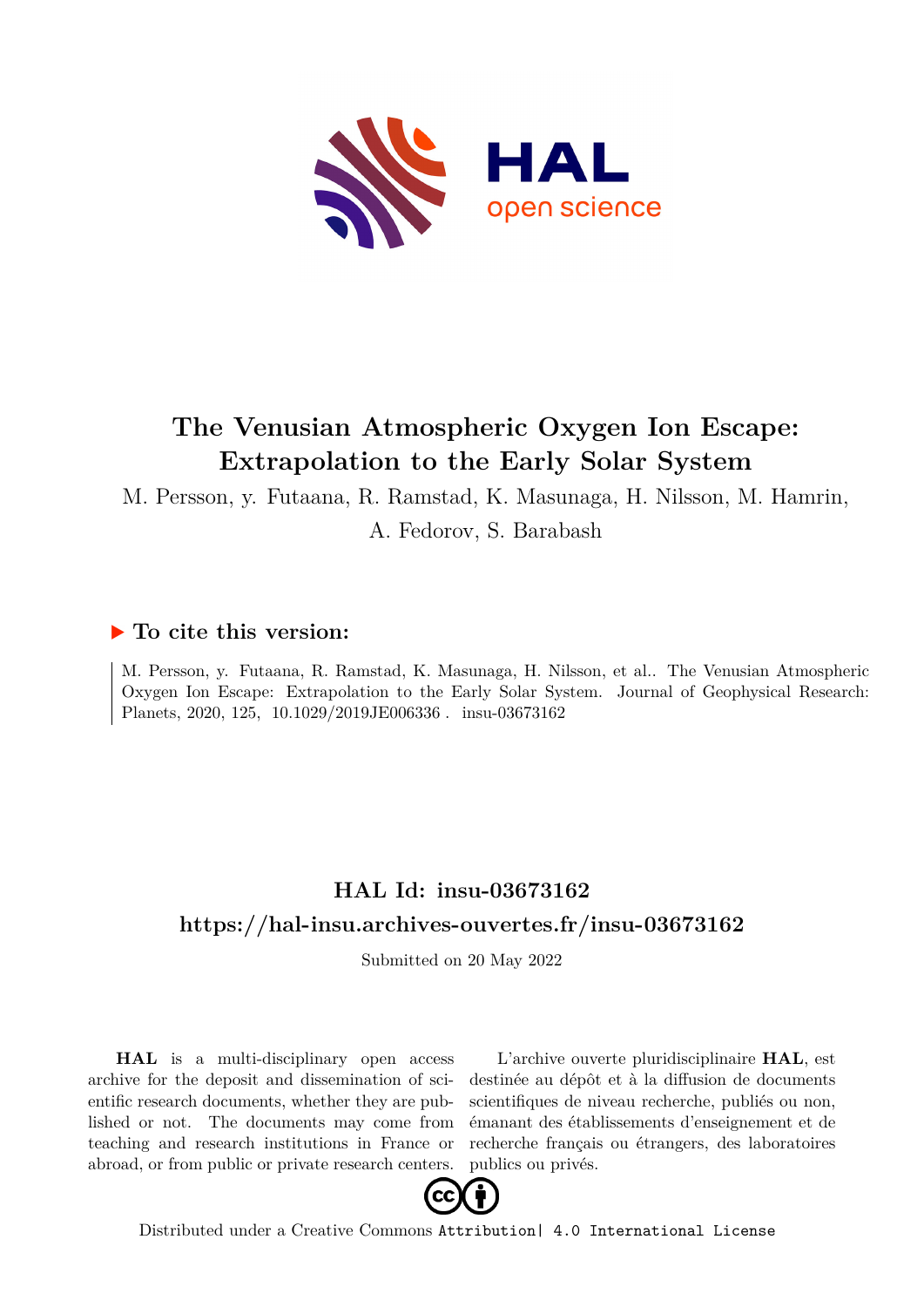

# **JGR Planets**



### **RESEARCH ARTICLE**

[10.1029/2019JE006336](https://doi.org/10.1029/2019JE006336)

### **Key Points:**

- The current escape of  $O<sup>+</sup>$  from Venus is energy limited not source limited
- The extrapolated mass loss through ion escape accounts for 6 mbar of the current Venusian atmosphere
- The total mass loss from ion escape cannot account for the loss of a large water inventory at Venus

### **Correspondence to:**

M. Persson, [moa.persson@irf.se](mailto:moa.persson@irf.se)

#### **Citation:**

Persson, M., Futaana, Y., Ramstad, R., Masunaga, K., Nilsson, H., Hamrin, M., et al. (2020). The Venusian atmospheric oxygen ion escape: Extrapolation to the early solar system. *Journal of Geophysical Research: Planets*, *125*, e2019JE006336. [https://doi.org/](https://doi.org/10.1029/2019JE006336) [10.1029/2019JE006336](https://doi.org/10.1029/2019JE006336)

Received 20 DEC 2019 Accepted 4 MAR 2020

### **The Venusian Atmospheric Oxygen Ion Escape: Extrapolation to the Early Solar System**

**M. Persson**<sup>1[,](https://orcid.org/0000-0002-2043-4442)2</sup> **b**, **Y. Futaana<sup>1</sup> <b>b**, **R. Ramstad**<sup>3</sup> **b**, **K. Masunaga<sup>3</sup> <b>b**, **H. Nilsson**<sup>1</sup> **b**, **M. Hamrin<sup>2</sup> <b>b**,  $\mathbf{A}$ . Fedorov<sup>4</sup>, and S. Barabash $^1$ 

<sup>1</sup>Swedish Institute for Space Physics, Kiruna, Sweden, <sup>2</sup>Department of Physics, Umeå University, Umeå, Sweden, <sup>3</sup>Laboratory for Atmospheric and Space Physics, University of Colorado Boulder, Boulder, CO, USA, <sup>4</sup>IRAP, CNRS, Toulouse, France

**Abstract** The present atmosphere of Venus contains almost no water, but recent measurements indicate that in its early history, Venus had an Earth‐like ocean. Understanding how the Venusian atmosphere evolved is important not only for Venus itself but also for understanding the evolution of other planetary atmospheres. In this study, we quantify the escape rates of oxygen ions from the present Venus to infer the past of the Venusian atmosphere. We show that an extrapolation of the current escape rates back in time leads to the total escape of 0.02–0.6 m of a global equivalent layer of water. This implies that the loss of ions to space, inferred from the present state, cannot account for the loss of an historical Earth‐like ocean. We find that the  $O<sup>+</sup>$  escape rate increases with solar wind energy flux, where more energy available leads to a higher escape rate. Oppositely, the escape rate decreases slightly with increased extreme ultraviolet radiation (EUV) flux, though the small variation of EUV flux over the measured solar cycle may explain the weak dependency. These results indicate that there is not enough energy transferred from the solar wind to Venus' upper atmosphere that can lead to the escape of the atmosphere over the past 3.9 billion years. This means that the Venusian atmosphere did not have as much water in its atmosphere as previously assumed or the present‐day escape rates do not represent the historical escape rates at Venus. Otherwise, some other mechanisms have acted to more effectively remove the water from the Venusian atmosphere.

**Plain Language Summary** Today, Venus only has small amounts of water in its atmosphere. In its early history, Venus presumably contained an Earth‐like ocean of several meters. The evolution of the atmosphere may have been caused by escape of atmospheric content to space. In this study, we investigate how much the escape of oxygen ions to space could have affected the atmospheric evolution for Venus from measurements of the present-day escape rates. Using measurements of oxygen ions in the vicinity of Venus, we show that the amount of energy available in the solar wind to be transferred to the upper atmosphere of Venus determines how much of the atmosphere escapes. From the evolution of the energy in the solar wind over the past 3.9 billion years, together with the relation between the solar wind energy and oxygen ion escape, we show that in total, about 0.02–0.6 m of water depth, if spread equally over the entire Venusian surface, was lost. This indicates that either Venus did not have as much water as previously assumed or the current escape rates are not representative of the historical escape rates. Otherwise, some other mechanisms must have acted to more effectively remove the water from Venus.

### **1. Introduction**

Today, the Venusian atmosphere is thick and dry and has a high  $CO<sub>2</sub>$  content, but it was likely different in its early history. Observations of the deuterium-to-hydrogen ratio and surface properties indicate that Venus had large amounts of water in its atmosphere billions of years ago (Donahue et al., 1997; Ingersoll, 1969; Taylor et al., 2018, and references therein). The high deuterium-to-hydrogen ratio indicate a fractionated long‐term escape, where for example, the lighter hydrogen escapes easier than the heavier deuterium (Donahue et al., 1997). On the other hand, the observed high ratio may partly be explained by catastrophic resurfacing events and accompanied outgassing within the past 1 billion years, or large comet impacts which brings water with a high D/H ratio (Grinspoon, 1993; Taylor & Grinspoon, 2009). Even a combination of fractionated escape and the influx of water with a higher D/H ratio from either continuous or separate events may explain the current high D/H ratio (Donahue, 1999). Distinguishing between these different

© 2020. The Authors.

This is an open access article under the terms of the Creative Commons Attribution License, which permits use, distribution and reproduction in any medium, provided the original work is properly cited.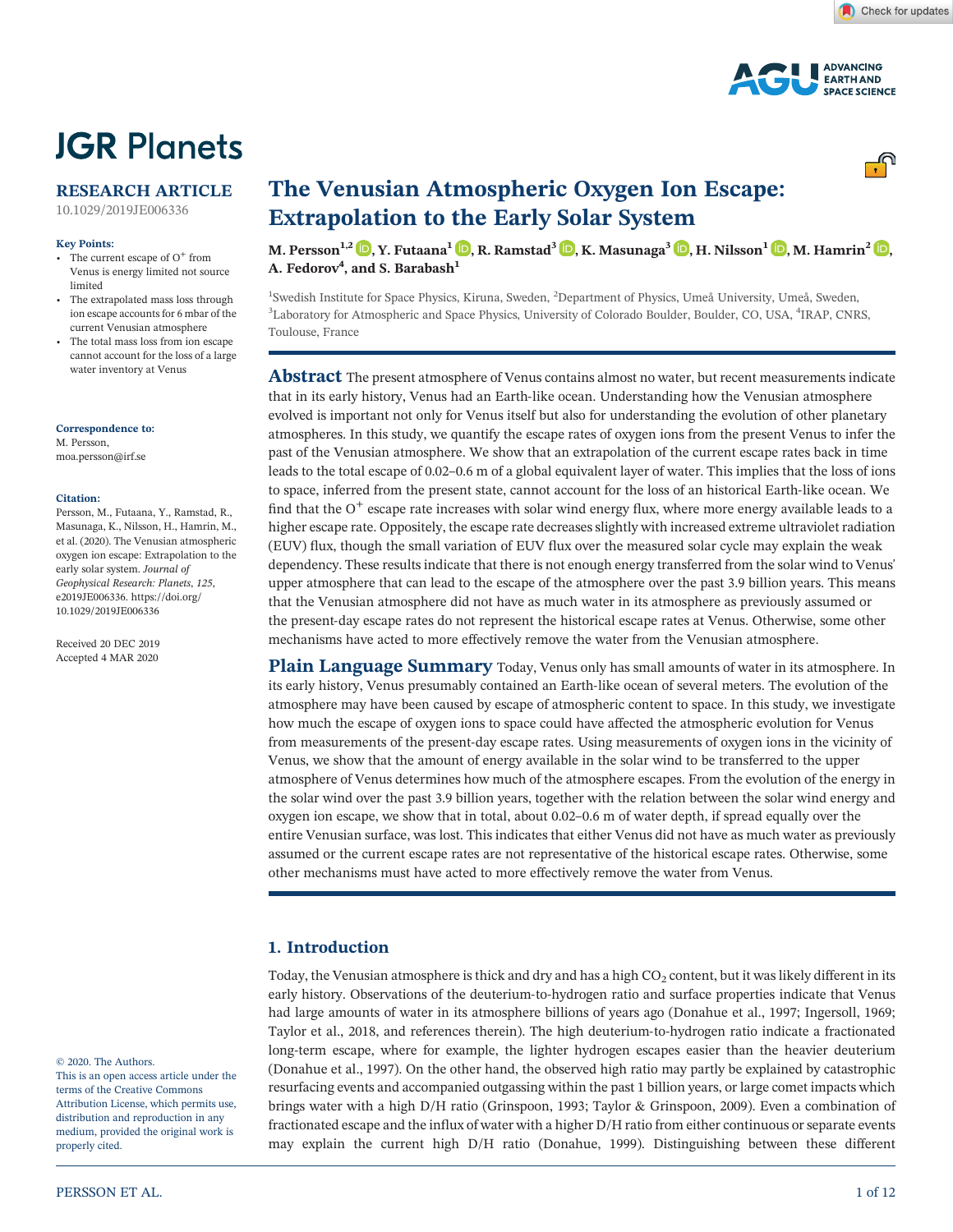interpretations is important for characterizing the evolution of the Venusian atmosphere. Therefore, it is important to determine the escape to space, how it affects the different species, particularly hydrogen and oxygen that composes water, and how it has evolved over time.

Billions of years ago, the solar extreme ultraviolet radiation (EUV) flux was 10–1000 times stronger than it is today (Ribas et al., 2005; Tu et al., 2015). The strong EUV flux would have significantly heated the atmosphere, expanded it, and caused a hydrodynamic escape of hydrogen to space, which by drag forces would have led to the escape of neutral oxygen (Gillmann & Tackley, 2014). Today, the thermal and hydrodynamical escape of neutral atoms to space is negligible, as the upper atmosphere of Venus is cooled by the  $CO<sub>2</sub>$ emissions in the upper atmosphere (Wordsworth & Pierrehumbert, 2013). Instead, the escape of neutral atoms comes mainly from the nonthermal escape through photochemical reactions and sputtering. The escape from photochemical reactions is only important for hydrogen, not O, due to the high escape energy for O (McElroy et al., 1982). Escape due to sputtering of neutral oxygen was estimated through modeling efforts to be on the order of 25% of the total ion escape rates today (Lammer et al., 2006) and has yet to be determined with measurements. Nevertheless, the neutral escape at present rates from the Venusian atmosphere is not a significant source for the atmospheric evolution.

On the other hand, the nonthermal ion escape mechanisms are important at Venus. Due to the lack of an intrinsic magnetic field, the ionosphere of Venus interacts directly with the solar wind. The incoming EUV radiation ionizes the upper atmospheric particles, which, if exposed to the solar wind, may get "picked up" by the motional electric field and escape in the magnetosheath (Luhmann et al., 2004). Ions created inside the induced magnetosphere may instead be transported to the nightside by a pressure gradient (Knudsen et al., 1980). The ions can then be accelerated above the escape velocity of around 10 km/s by either the ambipolar electric field, forming from the separation of heavy ions and lighter electrons, or the draped magnetic field in the magnetotail (Barabash et al., 2007; Collinson et al., 2016; Dubinin et al., 2011; Hartle & Grebowsky, 1990). A recent study by Masunaga et al. (2019) showed that less than 30% of oxygen ions escape through the pickup process in the magnetosheath, while the rest escapes through the induced magnetotail.

The Pioneer Venus Orbiter (PVO) mission estimated the escape rates when it orbited Venus during 1978– 1992 (Colin, 1980). From measurements during 1979 to 1986, the electron altitude profiles in the nightside were determined to have an average density of 39  $\rm cm^{-3}$ , which together with the estimated average ion velocity equivalent to 13 eV, gave an average escaping flux of  $5·10^{25}$  O<sup>+</sup>/s, if the average was assumed for the entire disk of Venus (Brace et al., 1987). This number could be an overestimation, as Venus Express (VEx) measurements later showed that the flux is mainly located in the central magnetotail and near the boundary region (Barabash, Fedorov, et al., 2007). Therefore, the estimated escape rates from Brace et al. (1987) should likely be divided by at least a factor 5 (Fedorov et al., 2011). Using magnetometer measurements in the magnetotail during 1979–1984 and assuming a simple draping pattern of magnetic fields in the Venusian magnetotail, McComas et al. (1986) calculated the plasma density, velocity, and temperature from the magnetohydrodynamic (MHD) momentum equation. The escape rate was estimated to  $6.10^{24}$  O<sup>+</sup>/s. However, the time‐averaged magnetic field draping in the Venusian magnetotail may be more asymmetrical (Zhang et al., 2010), and the escape rate may be an underestimation. Ion flow measurements near the equatorial terminators showed that there was a significant flow of  $O^+$  across the terminator that is enough to sustain the nightside ionosphere of Venus (Knudsen et al., 1980). If assumed equal over the full disk of Venus it provides 5·10<sup>26</sup> O<sup>+</sup>/s to the nightside that can potentially escape (Knudsen & Miller, 1992). The total flux is an upper limit, as the flow in the north pole terminator region has a significant dawn-to-dusk component in the flow in addition to its transterminator component (Persson et al., 2019). Nevertheless, the main portion of the ions flowing transterminator does not lead to escape as Venus does have a significant nightside ionosphere composed of gravitationally bound ions (Knudsen & Miller, 1992).

VEx measurements have shown that the total average escape rate from Venus today is  $(3-6) \cdot 10^{24}$  O<sup>+</sup>/s (see review by Futaana et al., 2017). The escape rates from VEx are thus lower than those found from the PVO measurements. This ambiguity may be explained by the difference in the upstream solar wind and solar parameters. From solar minimum to maximum, the  $O<sup>+</sup>$  escape rate tends to decrease slightly due to an increase in the Venusward fluxes in the near magnetotail, although the effect is strongest on the  $H^+$  escape rate (Kollmann et al., 2016; Persson et al., 2018). On the other hand, during high dynamic pressure events,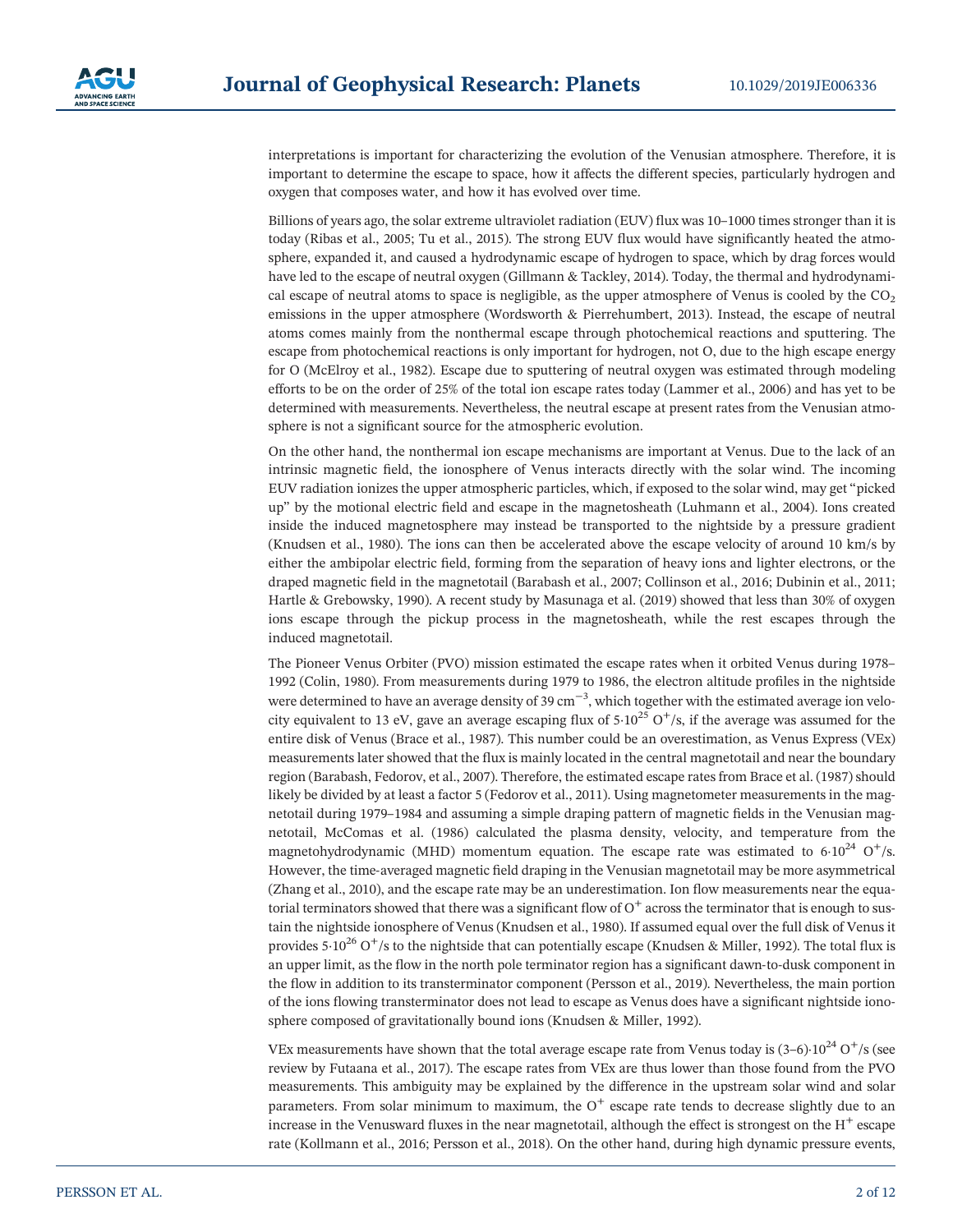the escape rates increase by a factor 1.9 (Edberg et al., 2011). In this study, we analyze the data from the full VEx mission during 2006–2014 to characterize the escape rate from the Venusian atmosphere with respect to the upstream parameters solar wind energy flux and solar EUV flux. We assume that the Venusian plasma environment responds systematically to the upstream conditions and can investigate the average state for each set of upstream parameters. The solar EUV flux was chosen since it is the main source of ion production. The increase in the EUV flux leads to an increase in the number of particles available in the ionosphere. The solar wind energy flux represents the amount of available energy in the solar wind and is directly related to the energy of the escaping particles. A part of the solar wind energy is transferred to the upper atmospheric particles which may lead to additional escape (Futaana et al., 2017). The purpose of this study is to find an empirical relation between the escape and these upstream parameters (section 3), which we then use for extrapolating the results backwards in time to calculate the total historical ion escape from the Venusian atmosphere (section 4).

### **2. Instrumentation and Method**

We use data from the Ion Mass Analyzer (IMA), a part of the Analyser of Space Plasma and Energetic Atoms (ASPERA‐4) instrument package on board VEx. IMA uses a top‐hat electrostatic analyzer to differentiate the energy of the incoming ions in the range  $0.01-36$  keV with the energy resolution  $E/E = 7\%$ . The flying direction of the ion in the 360°  $\times$  90° ( $\times$ 2π sr) field of view is resolved by 16 azimuthal sectors of 22.5° each and elevation deflector plates scanning the elevation plane over 16 (5.6° wide) steps. Each full ion distribution is sampled over angle and energy every 192 s. The mass per charge is differentiated for  $M/Q = 1-44$  amu through an assembly of permanent magnets. The instrument is described in further detail by Barabash et al. (2007).

All measurements of IMA obtained from April 2006 to November 2014 are used to calculate the escape rate to estimate the  $O<sup>+</sup>$  outflow. The mass is separated as described in Fedorov et al. (2011), where the heaviest species are assumed to be  $O<sup>+</sup>$ . The average escape rates are calculated by the method developed in Persson et al. (2018) with improvements to achieve acceptable statistics with the separation for different upstream parameters as outlined below.

In order to formulate the escape flux as a function of the solar wind energy flux and the solar extreme ultraviolet (EUV) flux, we first need to estimate these parameters. The upstream solar wind moments are calculated from  $H^+$  flux distributions measured by IMA outside the Venusian bow shock on VEx inbound and outbound orbit segments. Distributions for which the expected solar wind incident flow direction (corrected for aberration) is outside the instrument field of view, or blocked by spacecraft surfaces, are excluded. The valid solar wind  $H^+$  distributions measured outside the bow shock are subsequently integrated moment-wise over solid angle and energy (for  $E > 100$  eV) to yield total solar wind  $H^+$  densities and bulk velocities. Each  $O^+$  measurement is then assigned the solar wind  $H^+$  density and velocity that is closest in time within the same orbit period. As the full passage of the induced magnetosphere for VEx is short (around 2 hr), the expected deviation from the upstream solar wind at the exact time of  $O<sup>+</sup>$  measurement is small on a statistical basis.

VEx carried no dedicated instrument to monitor the solar EUV flux; instead, we estimate it using Earth-based measurements. We used the Solar EUV Experiment (SEE) on the Thermosphere Ionosphere Mesosphere Energetics Dynamics (TIMED) spacecraft (Woods et al., 2005). The TIMED/SEE measurements are propagated to the nearest point in time that Venus would have observed the same solar disk, accounting for the Carrington rotation period, and scaled in intensity to the Venusian heliocentric distance. The daily‐averaged EUV irradiance from the solar disk is quasi‐stable on timescales of several days, limited by a rotational modulation of 20% at 17–22 nm and 10% at longer wavelengths. Therefore, the typical error incurred from this propagation is estimated to be typically less than  $\sim$ 7% (Ramstad et al., 2018; Thiemann et al., 2017). When the Earth-Venus separation was  $|\Delta L_S|$  < 45°, the two planets are taken to have simultaneously observed roughly the same solar disk, as such we use TIMED/SEE observational (15 min) averages intensity scaled to Venus without propagation in time (Ramstad et al., 2018). Here, we define the EUV flux as wavelengths within 1–118 nm and integrate over wavelength to find the total solar EUV flux. The frequency distribution of the derived EUV flux and solar wind energy flux at Venus at the time of each IMA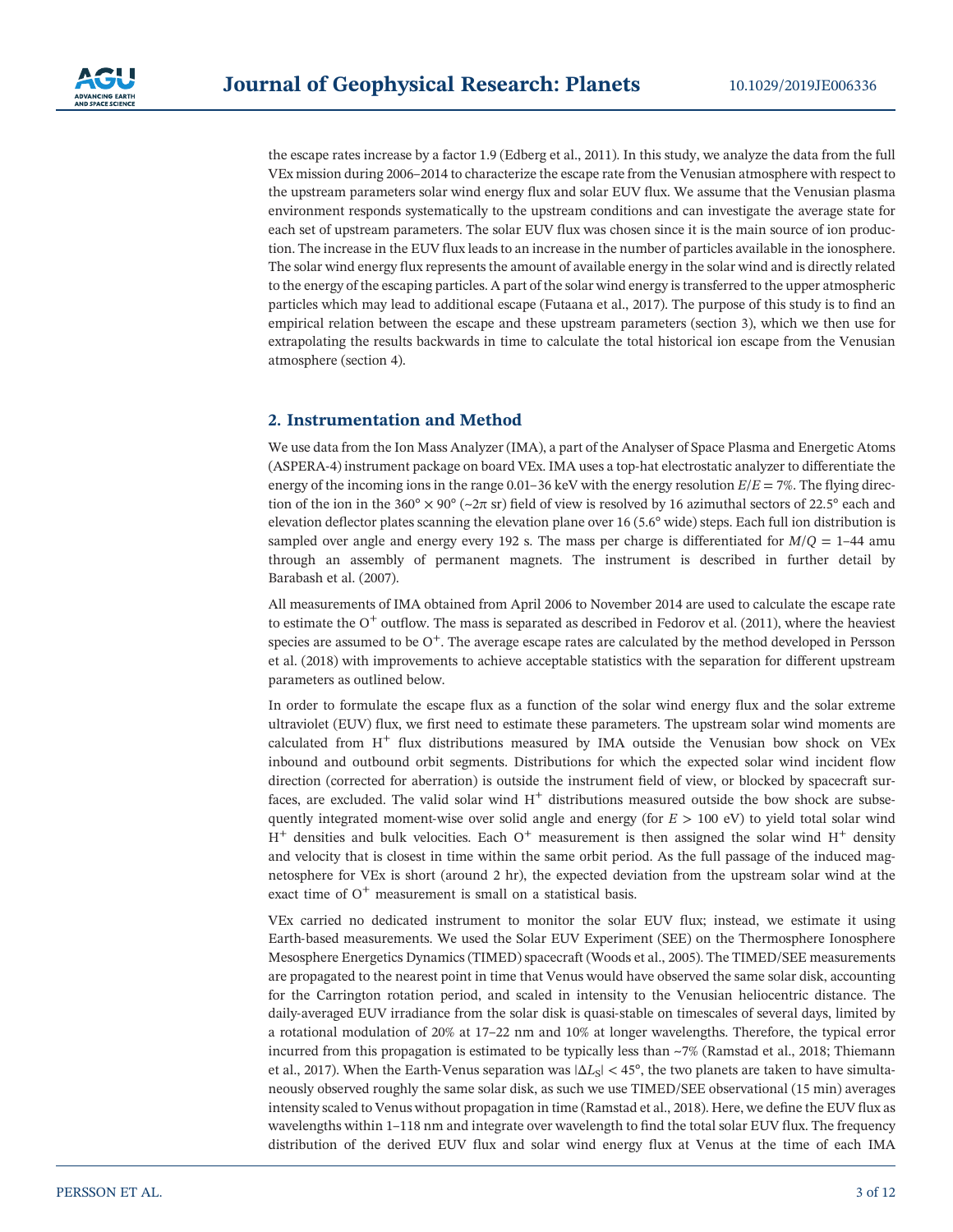

**Figure 1.** Frequency distributions of (a) the solar EUV flux at Venus, propagated from 1 A.U, separated into high and low condition at 0.007 Wm<sup>-2</sup> (dashed line), and (b) the upstream solar wind energy flux calculated from the IMA measurements outside the bow shock of Venus, separated into five bins (dashed lines).

measurement is shown in Figure 1. The data are divided into two EUV flux conditions: high and low EUV, separated at 0.007  ${\rm Wm}^{-2}$ , and five solar wind energy flux bins within each solar EUV condition.

Average differential flux distributions are made from the  $O<sup>+</sup>$  measurements. Similar to Persson et al. (2018), the differential flux is organized by five degrees of freedom: two spatial dimensions (spacecraft position), two flying directions of the ions, and one for their energies. We used the Venus Solar Orbiter (VSO) cylindrical geometric frame to define the spatial bins. In the VSO frame, the *<sup>X</sup>*‐axis points along the line from Venus to the Sun, and *<sup>R</sup>* is the distance from the *<sup>X</sup>*‐axis. The cylindrical geometric frame is valid if we assume an axisymmetric magnetotail, ignoring any effects of the asymmetry along the solar wind motional electric field,  $E_{\text{mot}} = -v_{\text{sw}} \times B_{\text{IMF}}$ , where  $v_{\text{sw}}$  is the solar wind velocity and  $B_{\text{IMF}}$  is the interplanetary magnetic field (Jarvinen et al., 2013; McComas et al., 1986; Pérez‐de‐Tejada, 2001). As the sensitivity of the choice of frame for the escape rate calculations is small (Nordström et al., 2013), the assumption is deemed valid. The flying directions  $\theta$  and  $\varphi$  of the ions are determined from the location of the VEx spacecraft at the time of the measurement, similar to Figure 1 in Ramstad et al. (2015). The elevation angle θ determines the radial velocity component, while the azimuth angle  $\varphi$  determines the velocity in the tangential‐lateral plane.

Based on each upstream parameter, we separate the data set of IMA  $O<sup>+</sup>$  observations into 10 groups. For each group, we produce maps of  $O<sup>+</sup>$  flux (Figure 2). Here, the magnetotail of Venus is divided into spatial bins with  $X = R = 0.3$  Rv (Rv = Venus radii = 6,052 km). The flux map  $F_X(X_i, R_j)$  is obtained by integration of the five-dimensional differential flux  $\overline{J}(X_i, R_j, \varphi_k, \theta_l, E_m)$  over the energy and angular dimensions.

$$
F_x(X_i, R_j) = \int \overline{J}(X, R, \varphi, \theta, E) \cos^2(\theta) \cos(\varphi) d\varphi d\theta dE = \sum \overline{J}(X_i, R_j, \varphi_k, \theta_l, E_m) \cos^2(\theta_l) \cos(\varphi_k) \varphi \theta E_m.
$$
 (1)

The energy width *E* is computed so that the energy is divided as to be linearly distributed in velocity width with  $v = 5$  km/s. The angular space is divided to have azimuth bin size of  $\varphi = 7.2^\circ$  and elevation bin size of θ = 3.6°. The average differential flux  $\overline{J}(X_i, R_j, \varphi_k, \theta_l, E_m)$  was calculated through an arithmetic mean of the measurements in each spatial bin for each upstream condition. Note that the differential flux  $\bar{J}$ , flying directions φ and θ, and energy *E* are here corrected for the spacecraft velocity.

Figure 2 shows examples of the total fluxes in the  $X_{\rm VSO}$  direction in each spatial grid for the 10 chosen upstream conditions. In general, the fluxes are on average tailward (reddish bins), with a few bins with dominating Venusward flux (blueish bins). The Venusward flux is more prominent for the high solar EUV conditions, which agrees with the results that the return flows increase from solar minimum to solar maximum as reported in Persson et al. (2018). In addition, the number of bins with dominating Venusward fluxes decrease with increasing solar wind energy flux, specifically for the high EUV case. This is mainly due to an increase in energy of the  $O<sup>+</sup>$  out from the planet with increasing solar wind energy flux, where the Venusward flux does not change significantly over the changing solar wind energy flux conditions.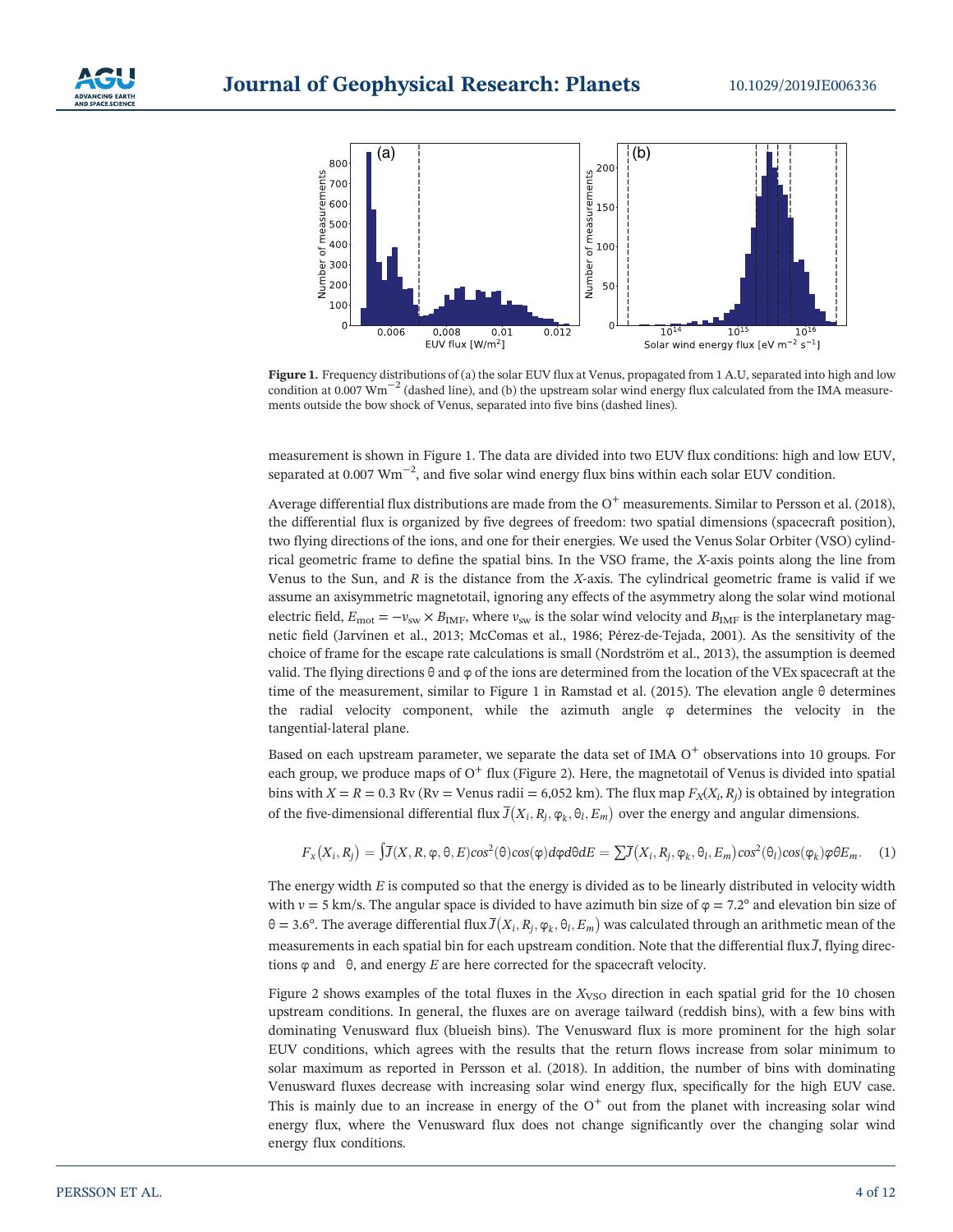





**Figure 2.** Maps of the O<sup>+</sup> flux in the Venusian plasma environment in cylindrical VSO coordinates, for each case of upstream parameters used in this study. The color depicts the flux in the *X*<sub>VSO</sub> direction, where reddish bins represent tailward flux and blueish bins represent Venusward flux. The total escape rate calculated for each case #1–10 is tabulated in Table 1.

The net escape rate is then calculated from the flux  $F_x(X_i, R_j)$  as

$$
Q_{\text{O}^+} = \sum_i \frac{1}{N_i} \sum_j F_x(X_i, R_j) 2\pi R_j \Delta R,
$$

where  $N_i$  is the number of slices used in the *X* direction,  $R_j$  is the radius of the center of the spatial bin used, and Δ*R* is the radial width of the spatial bin. The escape rates are calculated from the bins in the interval  $X = \begin{bmatrix} -2.3, -1.4 \end{bmatrix}$  *R*<sub>V</sub> and  $R = \begin{bmatrix} 0, 1.2 \end{bmatrix}$  *R*<sub>V</sub>. The calculated net escape rates for each of the 10 chosen upstream conditions is shown in Table 1.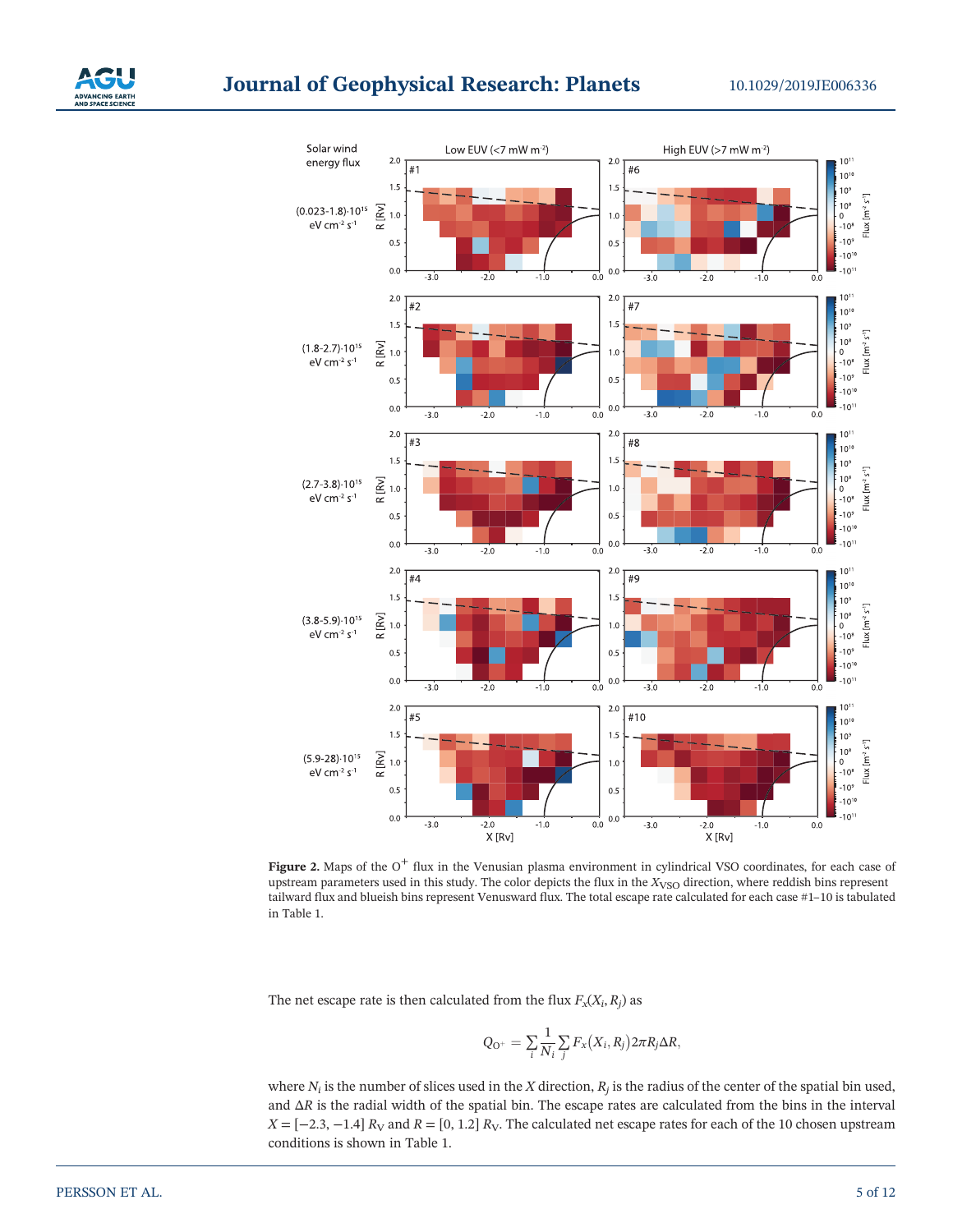

**Table 1**

*Calculated Average Escape Rates With Standard Errors for All Upstream Solar Condition Cases Studied*<sup>4</sup>

| #                 | $F_{\rm SW, energy} (10^{15} \, \rm eV \, m^{-2} \, s^{-1})$ | $I_{\text{EUV}}$ (mW m <sup>-2</sup> ) | $Q_{\rm O+}(10^{24}\,{\rm s}^{-1})$ |
|-------------------|--------------------------------------------------------------|----------------------------------------|-------------------------------------|
| 1                 | $0.023 - 1.8$                                                | $<$ 7                                  | $1.3 \pm 0.2$                       |
| $\overline{2}$    | $1.8 - 2.7$                                                  | $<$ 7                                  | $2.2 \pm 0.7$                       |
| 3                 | $2.7 - 3.8$                                                  | $<$ 7                                  | $2.8 \pm 0.6$                       |
| $\overline{4}$    | $3.8 - 5.9$                                                  | $<$ 7                                  | $2.8 \pm 0.6$                       |
| 5                 | $5.9 - 28$                                                   | $<$ 7                                  | $4.9 + 0.2$                         |
| 6                 | $0.023 - 1.8$                                                | >7                                     | $2.2 \pm 0.8$                       |
| $\overline{7}$    | $1.8 - 2.7$                                                  | >7                                     | $1.1 \pm 0.4$                       |
| 8                 | $2.7 - 3.8$                                                  | >7                                     | $0.9 + 0.3$                         |
| 9                 | $3.8 - 5.9$                                                  | >7                                     | $2.0 \pm 0.5$                       |
| 10                | $5.9 - 28$                                                   | >7                                     | $4.5 \pm 0.7$                       |
| $11^{\mathrm{a}}$ | $4 - 16^{b}$                                                 | >7                                     | $6 - 50$                            |

<sup>a</sup>Case #11 is the estimated average PVO condition, plotted in Figure 3. <sup>b</sup>Estimated from McEnulty (2012).

### **3. Upstream Parameter Dependence for the O+ Escape Rate**

Figure 3 shows the escape rates of  $O<sup>+</sup>$  from Venus through the magnetotail and its dependence on the solar wind energy flux and solar EUV radiation flux. The escape rates are also tabulated in Table 1. The average escape is ~2 $\cdot$ 10<sup>24</sup> s<sup>-1</sup>, which is close to the range of previous studies using VEx/IMA measurements at  $(3-6) \cdot 10^{24}$  s<sup>-1</sup> (see review in Futaana et al., 2017). The dependence on the upstream parameters is fitted with a power function  $Q_{O+} = Q_0 \cdot F^{\alpha}$  for the solar wind energy flux and for high and low solar EUV flux respectively, to investigate the strength of the dependences.

From Figure 3, we clearly see that the  $O<sup>+</sup>$  escape rate increases with increasing solar wind energy flux, where the fitted logarithmic function to the high and low EUV conditions respectively gives the same relation  $Q_{\text{O}+} \propto F_{\text{energy,SW}}^{0.5 \pm 0.3}$ , where  $Q_0 = 7.1 \cdot 10^{16}$  for high EUV and  $Q_0 = 8.5 \cdot 10^{16}$  for

low EUV. However, for the high EUV case, we note a v-shaped trend at the lowest solar wind energy cases. Further investigations show that this is indeed a real trend, and the escape is higher for the lowest solar wind energy flux. The detailed physics of this trend and the escape rates will be investigated in a future study. However, we deem that a slightly higher trend, but still within the upper boundary of the error on the fitted line, may be more representable as we move toward higher solar wind energy fluxes at the earlier history of Venus. Nevertheless, these results indicate that the escape of planetary ions is dependent on the amount of available energy in the solar wind and that energy is transferred through the induced magnetosphere boundary to the atmospheric particles. To escape the planet, the planetary ions need to reach escape velocity (~10 km/s). With an increase in transferred energy from solar wind to atmospheric particles, more ions can reach above the escape velocity and escape the planet. Even with the clear dependence, the relation is quite weak, with a small increase in the escape rate as the solar wind energy flux increases. This is in agreement with previous discussions of the escape rates during solar minimum (Fedorov et al., 2011), solar minimum and maximum (Masunaga et al., 2019), and during high dynamic pressure events such as interplanetary cor-



**Figure 3.** The escape rate for each of the five separated ranges of solar wind energy flux using high and low EUV flux. The vertical error bars show the standard error of the escaping flux, and the horizontal error bars show the range for each upstream condition used to calculate the escape rates. The dashed lines present the best fit of a logarithmic function to the escape rate;  $Q_{O+} = Q_0 \cdot F_{\text{energy,SW}}^{0.5 \pm 0.3}$ , where  $Q_0 = 7.1 \cdot 10^{16}$  for high EUV and  $Q_0 = 8.5 \cdot 10^{16}$ for low EUV. The added red dashed cross shows the range of the escape rates determined from the PVO measurements (Brace et al., 1987; McComas et al., 1986) and the estimated average range of solar wind energy flux during the PVO era (McEnulty, 2012).

onal mass ejections (ICMEs) and corotating interaction regions (CIRs) which only increased the escape rates by a factor 1.9 (Edberg et al., 2011).

On the other hand, the results indicate that the escape rate only have a weak dependence on the solar EUV flux. The trend is almost the same for the low and high EUV conditions, where the escape rate is on average a factor <2 lower for the high solar EUV flux compared to the low solar EUV flux. As the EUV flux itself does not change more than a factor of 2 between the high and low cases, a weak dependence is not surprising. However, a decrease in escape rate with increasing solar EUV flux is opposite the general idea that an increase in production leads to increased material that can and will escape. This is explained by an increased fraction in the Venusward‐directed flow during the solar maximum, as stated previously (Masunaga et al., 2019; Persson et al., 2018). The trend of increased return flows is also clear in Figure 2, where the number of blueish bins that indicate a major component toward Venus is increased from low to high solar EUV flux. In addition, as the solar EUV flux is the main source for ion production, an increase in the EUV leads to an increase in the number of ions that can potentially escape the planet. Therefore, the results can also imply that all ions that are produced cannot escape through the magnetotail. Presumably, with more ions in the ionosphere, the energy available will be shared between more ions which may decrease the average velocity per ion. Even though there are more ions, there will be a smaller percentage above the escape velocity  $(-10 \text{ km/s})$ which may lead to an insignificant change in the total escape rate.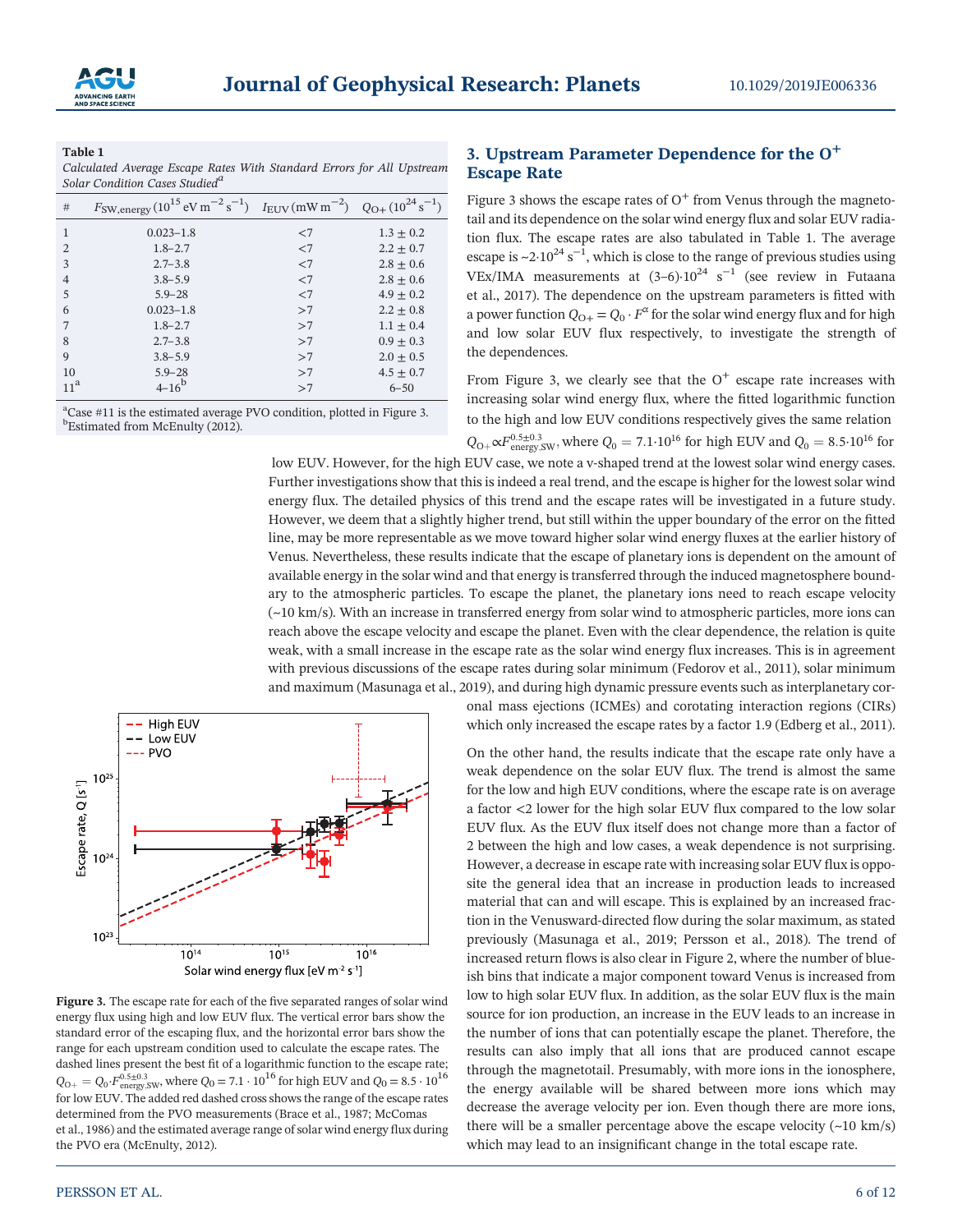As the largest ion production is on the dayside, by solar EUV radiation ionization, the ions need to be transported from the dayside to the nightside in order to escape down the magnetotail. This transport may be a limiting factor for the total escape rate. A large day-to-night flow of ions with  $\sim$  5 km/s was measured in the equatorial terminator region (Knudsen et al., 1980). Assuming the same flow over the full disk of Venus, the flow accounts for a transport of up to  $5.10^{26}$  O<sup>+</sup>/s from dayside to nightside (Knudsen & Miller, 1992), though the flow in the north pole terminator region was recently found to have a more complex behavior, with a significant flow along the terminator (Persson et al., 2018). Taking into account that the flow is not uniform over the entire disk, the total flow from dayside to nightside is likely smaller than  $5\cdot10^{26}$  O<sup>+</sup>/s. In addition, a significant portion of the ions flowing into the nightside contributes to the nightside ionosphere (Knudsen & Miller, 1992). Even so, the flow is likely substantial enough to not limit the total escape rate from the Venusian atmosphere.

Escape rate results from the PVO mission are also included in Figure 3, ranging from  $6\cdot10^{24}$  (McComas et al., 1986) to 5·10<sup>25</sup> s<sup>-1</sup> (Brace et al., 1987), although the upper limit is likely overestimated by at least a factor 5 (Fedorov et al., 2011). The average solar wind energy flux was estimated from the solar wind velocity and density distributions from PVO measurements shown by McEnulty (2012). It is clear that the average solar wind energy flux was higher during the PVO era than the VEx era. In general, the escape rates from the PVO mission are consistent with the expected from our fitted logarithmic function within a factor of 2 difference (see Figure 3). In addition, the studies from the PVO era did not take into account that there is a significant return flow in the magnetotail, which decreases the total escape rates.

Measurements during extreme solar events, such as ICMEs, show that the local  $O^+$  flux at above escape velocity can increase as much as 100 times the nominal flux (Luhmann et al., 2007). It is important to take into account that it is challenging to get the full picture from only one measurement point, during such transient events, and estimate the increase in the total escape rate. Edberg et al. (2011) showed that, on average, the escape rate in the magnetotail region increases by a factor 1.9 during high dynamic pressure transient events. Indeed, our results agree, where from medium solar wind energy flux to high solar wind energy flux conditions, the escape rates increase by a factor 1.9 for the low EUV radiation case. The high EUV radiation flux case shows an even larger increase of a factor 3.8 from medium to high solar wind energy flux. The detailed physics of the escape rate will be investigated in a future study.

These results indicate that the ion escape process at Venus is energy limited; i.e., the amount of energy input to the ionosphere is limiting the total escaping ion flux from the planet. Compare this to Mars, which was found to be source limited, i.e., almost all ions supplied to the region energized by the solar wind gain sufficient energy to escape, and so the ion production rate limits the supply and thus the total escaping flux, rather than the amount of energy available (Ramstad, Barabash, Futaana, Nilsson, et al., 2017). This may be explained by the fundamental difference in the size and gravity of Venus and Mars leading to an escape velocity twice as high on Venus (~10 km/s) compared to Mars (~5 km/s). The results can also be compared to results of ion escape from Earth. Schillings et al. (2019) investigated the influence of the solar dynamic pressure and solar EUV flux on the  $O^+$  escape rates and found that the escape in the plasma mantle is positively correlated with the dynamic pressure, but there is a very small correlation with the solar EUV flux. A comparison between Earth and Venus is complex due to fundamental differences between the planets, which include, but are not limited to, the presence of an intrinsic magnetic field and the atmospheric composition (e.g. Gunell et al., 2018). However, the similar escape velocities  $\left(\sim 10-11 \text{ km/s}\right)$  and the similarity in the dependence on the upstream parameters indicate that both Earth and Venus have an energy-limited escape, while the smaller Mars have a source-limited escape. Nevertheless, a direct comparison between the escape rates is challenging, and we look forward to new advances in the field of planetary escape comparisons in future studies.

### **4. Total Escape Over 3.9 Ga**

The logarithmic relations between the escape rate and the solar wind energy flux can be used to extrapolate the escape rates backwards in time. In order to make the extrapolation, information on the evolution of the solar wind is needed. The solar wind flux at the Venusian orbital distance can be calculated from the mass loss rate evolution of the Sun. From the absorption of the Lyman‐α emission line measured for astrospheres of stars similar to the Sun, the mass loss rates are estimated and used to interpolate the solar mass loss rate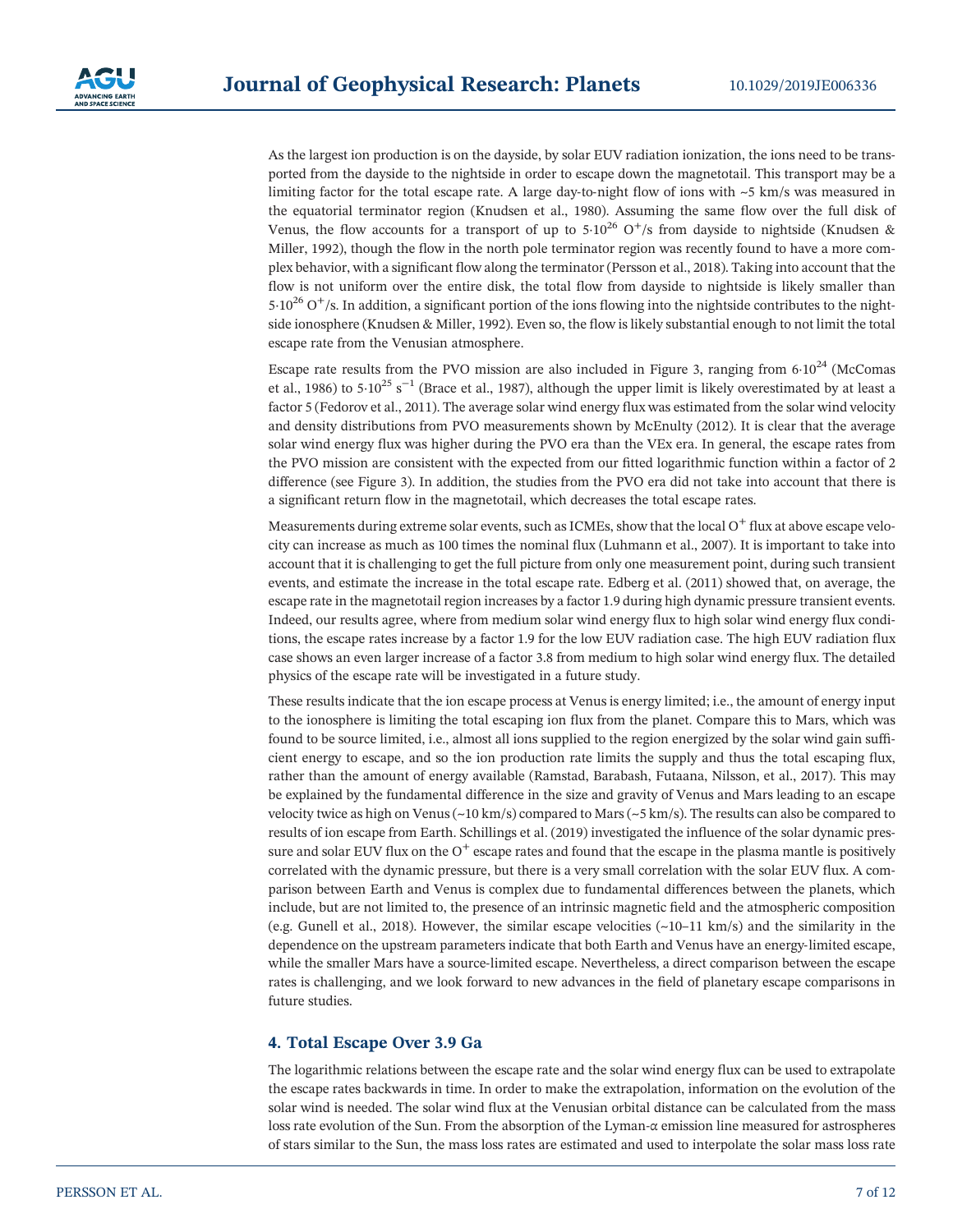



**Figure 4.** Evolution of upstream parameters over the past 3.9 Ga and the corresponding ion escape from Venus. (a) Solar wind velocity (where the stars represent the velocities reported in Airapetian & Usmanov, 2016), (b) solar wind flux, (c) solar wind density, (d) solar wind energy flux, (e) ion escape from Venus using the fitted dependence on solar wind energy flux, and (f) accumulated mass lost from Venus through ion escape over the past 3.9 Ga. The error on the solar wind parameters is propagated from the error on the mass loss evolution of our Sun (Wood, 2006), and the error on the escape and mass loss is from both errors on upstream parameters and error on the fitted escape.

back to ~3.9 Ga,  $\dot{M}$ ∝ $t^{-2.33\pm0.55}$  (Wood, 2006). To extract the solar wind energy flux for the extrapolation, the evolution of the solar wind velocity is needed. From an MHD model of the solar wind, Airapetian and Usmanov (2016) estimated the solar wind speed at 0.7 Gyr, 2 Gyr, and today (stars in Figure 4a). We used a logarithmic fit to interpolate between these solar wind speeds and estimate the evolution of the solar wind velocity over the past 3.9 Ga (Figure 4a). With the solar wind velocity and flux, the solar wind energy flux is calculated (Figure 4d), which provides the evolution of the atmospheric ion escape from Venus over the past 3.9 Gyr (Figure 4e). Due to the weak relation between the solar wind energy flux and the escape rate, the escape rate only increases by about one order of magnitude to  $Q_{O^+}(3.9 \text{ Ga}) = 3.2 \cdot 10^{25} \text{ s}^{-1}$ , with a 1σ confidence interval of [3.4 ·  $10^{24}$ , 5.8 ·  $10^{26}$ ] s<sup>−1</sup>.

As there is no clear trend on the EUV flux relation with the escape, for the EUV range of this data set, this relation has not been included in the extrapolation. However, earlier in the solar history, the EUV flux was <sup>10</sup>–1,000 times stronger than it is today (Ribas et al., 2005; Tu et al., 2015). This would mean a significant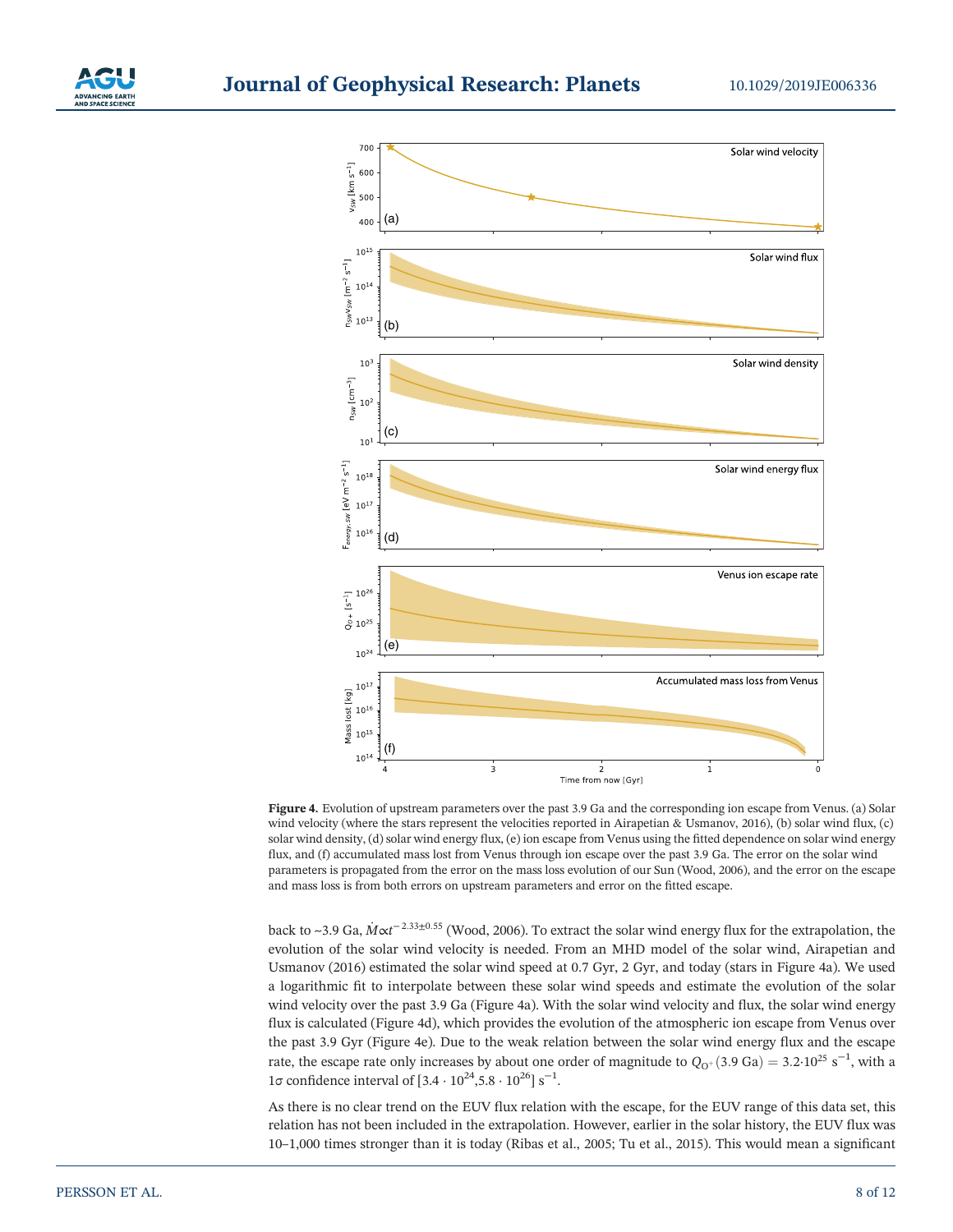

increase in the local ion production in the Venusian dayside upper atmosphere and potentially a significant increase in the returning ion fluxes. The increase in solar flux would also heat up the atmosphere, causing an expansion of the thermosphere (e.g., Erkaev et al., 2013; Johnstone et al., 2018) and cause an increase in the neutral thermal escape of H, which would also create a drag force on O that can cause neutral oxygen escape. A higher EUV flux may also photodissociate more  $CO<sub>2</sub>$  in the upper atmosphere, which increases the altitude of the exobase additionally as there would be less cooling of the upper atmosphere from  $CO<sub>2</sub>$  emissions (e.g. Johnstone et al., 2018; Tian et al., 2009). A higher exobase altitude, due to a higher heating rate from a stronger solar radiation or a change in atmospheric composition, could lead to an increase in the  $O^+$  pickup ion rate as a larger portion of the neutral atmosphere is exposed to the solar wind, leading to an increase of the escape in the magnetosheath. On the other hand, with an increased ion production, the conductivity of the ionosphere would increase, which leads to stronger induced magnetic fields, and the ionosphere would more easily be able to resist the dynamic pressure of the solar wind, leading to an increased size of the induced magnetosphere. Depending on which of the effects of the increase in exobase and induced magnetosphere boundary altitudes are strongest, the escape would either increase or decrease. Although a larger induced magnetosphere would also increase the area over which the solar wind energy can be transferred to the Venusian atmosphere. A detailed study on the coupling between the incoming solar wind energy and the ion escape is planned. Nevertheless, using a dry  $96\%$  CO<sub>2</sub> atmosphere for Venus, Kulikov et al. (2006) showed that the largest increase in the  $O<sup>+</sup>$  pickup rate happened before 3.9 Ga where the effect of the increased EUV flux would have been largest. In this study, similarly to Kulikov et al. (2006), we assume that the composition of the atmosphere did not change significantly over the past 3.9 Ga. Effects from the EUV rate on the atmospheric evolution for Venus cannot be inferred from available measurements of the current escape rates at Venus; instead, substantial modeling is needed, and thus an elaborate discussion on the EUV flux effect on the escape rate is out of scope for this study.

Using the escape rate extrapolation from the solar wind energy flux relation, the total accumulated mass escaped from Venus through ion escape to space is estimated (Figure 4f). To account for the full  $O^+$  ion escape, an escape through the magnetosheath is included as 30% of the total escape (Masunaga et al., 2019). From the escape rate over the past 3.9 Ga, the total mass that escaped to space as ions is calculated as 3.2 $\cdot 10^{16}$  kg (1 $\sigma$  confidence interval: [8.3 $\cdot 10^{15}$ , 2.7 $\cdot 10^{17}$ ]), which accounts for ~0.007% of the total current atmospheric mass of Venus of  $4.8 \cdot 10^{20}$  kg, i.e., approximately 6 mbar (1 $\sigma$  confidence interval: [1, 50]) of the equivalent surface pressure at Venus (out of 93 bar). In other words, the results in this study indicate that heavy ion escape to space has not had a strong influence on the evolution of the Venusian atmosphere. This mostly agrees with Kulikov et al. (2006), who with modeling efforts show that from now to 3.9 Ga, less than 0.1 bar was lost through atmospheric  $O^+$  escape, taking into account the evolution of the solar wind from Wood (2006) and solar EUV flux from Ribas et al. (2005). The total escaped mass is higher than in this study, as they for example use an increased altitude of the exobase, start with a higher present‐day escape rate, and do not take into account the measured return flows in the magnetotail (Persson et al., 2018).

Another important comparison to make is with the total amount of water present in the Venusian atmosphere. If we assume that all the  $O<sup>+</sup>$  escaping over the past 3.9 Ga originated from water, which is probable since the escape rate ratio of H<sup>+</sup> and O<sup>+</sup> is 2, the stoichiometric ratio of water (Barabash, Fedorov, et al., 2007; Persson et al., 2018), we can calculate how much of that water could have escaped to space. This leads to a total mass of water lost from the atmosphere through nonthermal escape in the magnetotail of  $3.6 \cdot 10^{16}$  kg or a global equivalent water layer of 0.1 m (1σ confidence interval: [0.02, 0.6]). Today the total water content in the atmosphere is  $8.10^{15}$  kg (Lecuyer et al., 2000), but the historical water content on Venus was presumably something between 1% to 100% of Earth's current water inventory leading to a water depth of between 4 and 525 m (Kulikov et al., 2006; Way et al., 2016). Therefore, the results indicate that the loss of oxygen, emanating from water, cannot be explained solely by escape to space. Some part of the oxygen could have ended up in the surface through oxidation of the surface materials (Albarède, 2009). However, the high pressure at the surface does not allow for a high diffusion of volatiles into the surface materials. Therefore, the diffusion of oxygen into the surface materials hardly account for the full loss of water content in the Venusian atmosphere (Gillmann & Tackley, 2014). To further understand the history of water in the Venusian atmosphere, the loss of hydrogen to space should be constrained, which due to the lighter mass is more challenging to determine and is therefore left for a future study. The results of the oxygen escape do indicate that either water was not as abundant in the Venusian early history as previously assumed, or some piece of the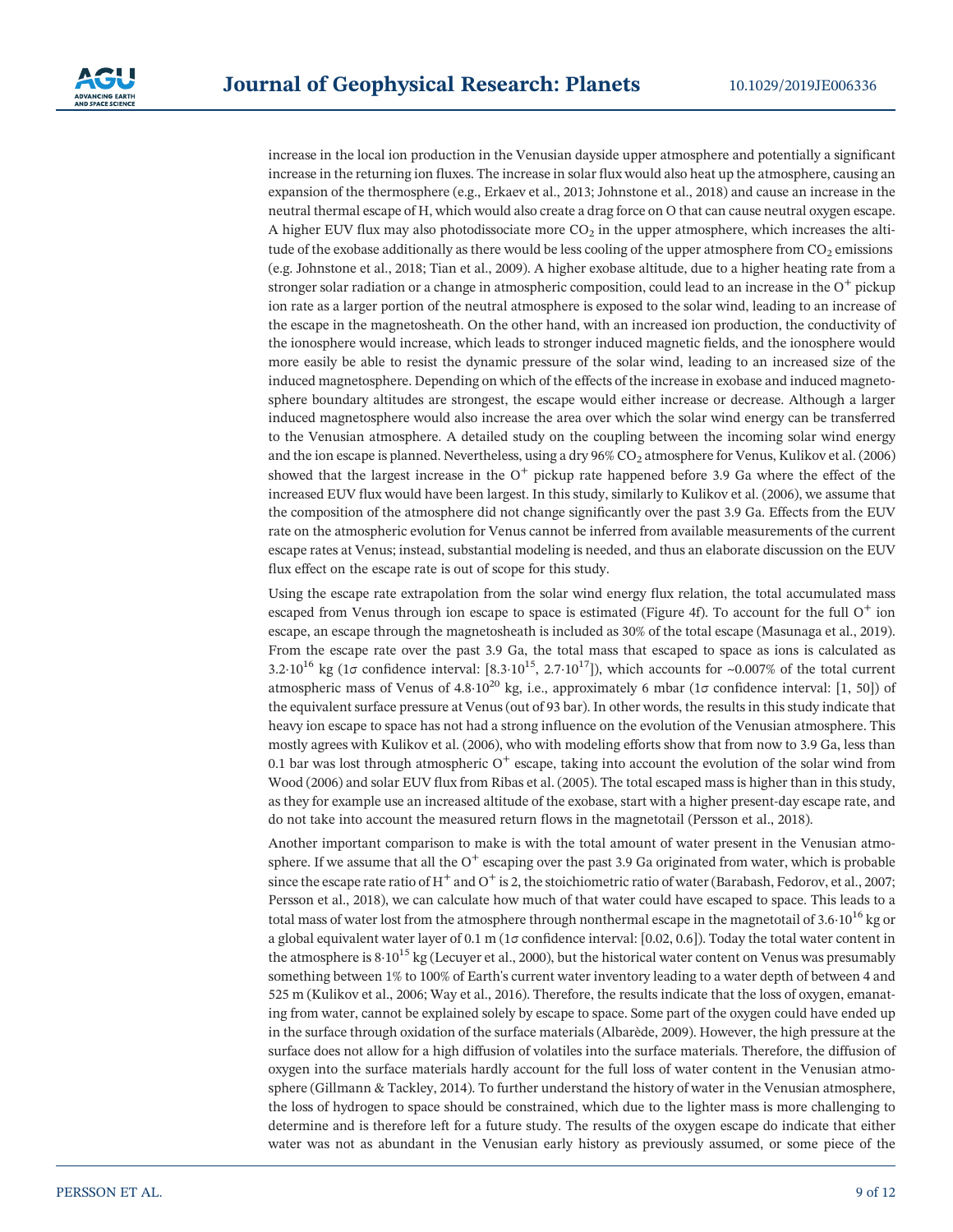understanding of the historical escape of atmospheric particles to space is still missing. A similar study at Mars, using ASPERA‐3 on board Mars Express, an almost identical instrument suite as on VEx, indicates the same conclusions; the nonthermal escape of  $O^+$  ions to space cannot account for the total loss of atmospheric content. An extrapolation of the current escape rates and its dependence on the upstream parameters lead to a total of up to ~10 mbar lost to space during the past 3.9 Ga (Ramstad et al., 2018). On the other hand, from the extrapolation of the escape rate measurements made from the first Martian year of the MAVEN mission (2015–2016), Jakosky et al. (2018) concluded that the loss of an extensive Martian atmosphere can be explained if it includes other escape channels than the nonthermal ion escape through the magnetotail. An important difference between Mars and Venus is again the size of the planet. There are more escape channels, mainly for the neutrals, acting on the Martian atmosphere that become important due to the lower escape energy at Mars.

This leads us to the important notion that the escape rate extrapolation can constrain only the trends inferred from the current interaction between the solar wind and the Venusian upper atmosphere. The historical behavior of the atmospheric escape from Venus and the effects of the upstream parameters cannot be predicted through the current study alone. A future event study of the Venusian escape rates during an extreme space weather event, such as was done on Mars (Ramstad, Barabash, Futaana, Yamauchi, et al., 2017) and Earth (Schillings et al., 2018), would further constrain the escape rates for the upper part of the solar wind energy flux range. In addition, a sophisticated study including modeling efforts of both the effect of varying upstream parameters on the interaction with the Venusian induced magnetosphere, and the evolution of the Sun and its parameters, together with the results from current measurements to calibrate the numbers, would provide additional understanding of the evolution of the escape from the Venusian atmosphere.

Future missions to Venus would also help us further constrain the effect of the escape on the Venusian atmospheric evolution. For example, multipoint measurements would both be able to provide a timed connection between the upstream parameters and the variations in the magnetotail, without the need of assuming quasi-stable upstream parameters as in this study, and give more details on the ionosphere-magnetotail coupling during a space weather event. A future mission containing a plasma consortium with high time resolution, low‐to‐medium energy, low altitude measurements, with an orbit such as the proposed EnVision mission (Ghail et al., 2017), would provide excellent measurements of the physical processes of the escape, from the ionosphere and out to the near tail. An extremely important part is to get measurements from a wider range of upstream parameters, such as a wider EUV range, in order to connect the measurements from PVO and VEx and get a better constraint on the extrapolation back in time. In short, we look forward to new plasma measurements in the future that can provide an even more detailed view on the solar wind‐Venus interactions.

### **5. Conclusions**

We have determined the current relation between the escape of  $O<sup>+</sup>$  through the magnetotail of Venus and the upstream solar wind energy flux and solar EUV flux. We have shown that the escape increases with increasing solar wind energy flux. Oppositely, an increase in the solar EUV flux decreases the escape rate by less than a factor 2, mainly coming from an increased fraction of return flows from high to low solar EUV flux. The weak relation with the EUV flux may be explained by the small variations in EUV flux over the used solar cycle.

To characterize the total  $O^+$  ion escape from the Venusian atmosphere, we use the relation with the solar wind energy flux to extrapolate the escape rates back to 3.9 Ga. We find that the total escaping mass of  $O<sup>+</sup>$  is 3.2·10<sup>16</sup> kg. Assuming that all the  $O<sup>+</sup>$  originated from water, the total water escaped from the Venusian atmosphere over the past 3.9 Ga is then equal to  $\sim 0.1$  m water depth if spread equally over Venus' surface. Therefore, the ion escape to space over the past 3.9 Ga cannot account for a historical massive terrestrial‐like ocean on the Venusian surface. This indicates that either water was not as abundant in the Venusian early history as previously assumed, or some piece of the understanding of the historical escape is missing. For example, in this study, we assumed that the current atmospheric conditions have been present over the past 3.9 Ga. If this is not the case, as if the atmospheric composition or temperature changed significantly, the found relation between the solar wind energy flux and  $O<sup>+</sup>$  escape rates needs to be revised accordingly. Either another escape channel was significantly more important in the early history, or the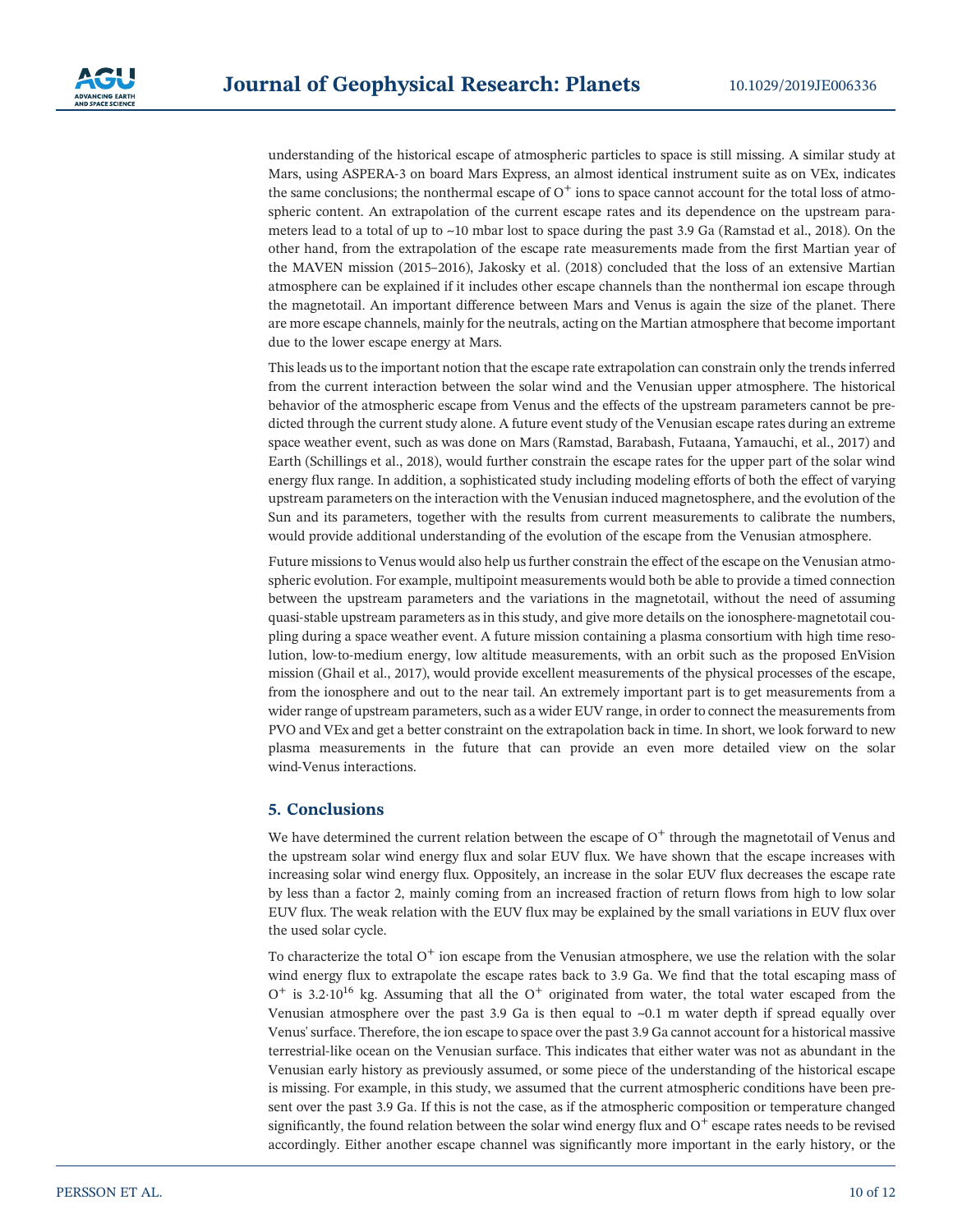

solar transient events were considerably more effective at stripping the atmospheric content from Venus. Either way, the current escape rates and their relation with the upstream solar wind conditions indicate that the escape of ions to space cannot fully explain the evolution of the water in the Venusian atmosphere.

#### **Acknowledgments**

The Swedish contribution to the ASPERA‐4 experiment on board Venus Express was supported by the Swedish National Space Agency (SNSA). We acknowledge the European Space Agency (ESA) for supporting the successful Venus Express mission. M. Persson acknowledges support to her graduate studies from SNSA (Dnr: 129/14). ASPERA‐4/IMA data used in this study are publicly available via the ESA Planetary Science Archive (PSA; [https://www.cosmos.esa.int/web/psa/](https://www.cosmos.esa.int/web/psa/venus-express) venus‐[express\)](https://www.cosmos.esa.int/web/psa/venus-express). The used IMA data are accessible at [ftp://psa.esac.esa.int/pub/](ftp://psa.esac.esa.int/pub/mirror/VENUS-EXPRESS/ASPERA4/) mirror/VENUS‐[EXPRESS/ASPERA4/](ftp://psa.esac.esa.int/pub/mirror/VENUS-EXPRESS/ASPERA4/). Detailed information on the data set is described in the document section in PSA, with a direct link to [ftp://psa.esac.](ftp://psa.esac.esa.int/pub/mirror/VENUS-EXPRESS/ASPERA4/VEX-V-SW-ASPERA-2-IMA-V1.0/DOCUMENT/VEX_ASP_CESR_EAICD_V1_4.PDF) [esa.int/pub/mirror/VENUS](ftp://psa.esac.esa.int/pub/mirror/VENUS-EXPRESS/ASPERA4/VEX-V-SW-ASPERA-2-IMA-V1.0/DOCUMENT/VEX_ASP_CESR_EAICD_V1_4.PDF)‐EXPRESS/ [ASPERA4/](ftp://psa.esac.esa.int/pub/mirror/VENUS-EXPRESS/ASPERA4/VEX-V-SW-ASPERA-2-IMA-V1.0/DOCUMENT/VEX_ASP_CESR_EAICD_V1_4.PDF)

VEX‐V‐SW‐[ASPERA](ftp://psa.esac.esa.int/pub/mirror/VENUS-EXPRESS/ASPERA4/VEX-V-SW-ASPERA-2-IMA-V1.0/DOCUMENT/VEX_ASP_CESR_EAICD_V1_4.PDF)‐2‐IMA‐V1.0/ [DOCUMENT/VEX\\_ASP\\_CESR\\_](ftp://psa.esac.esa.int/pub/mirror/VENUS-EXPRESS/ASPERA4/VEX-V-SW-ASPERA-2-IMA-V1.0/DOCUMENT/VEX_ASP_CESR_EAICD_V1_4.PDF) [EAICD\\_V1\\_4.PDF](ftp://psa.esac.esa.int/pub/mirror/VENUS-EXPRESS/ASPERA4/VEX-V-SW-ASPERA-2-IMA-V1.0/DOCUMENT/VEX_ASP_CESR_EAICD_V1_4.PDF). In addition, we acknowledge the use of Solar EUV Experiment (SEE) data from the Thermosphere Ionosphere Mesosphere Energetics Dynamics (TIMED) spacecraft and P.I. Thomas N. Woods. The data plotted in each figure presented here are available in Persson et al. (20202020) and the identical mirror at [https://data.irf.se/](https://data.irf.se/persson2020jgr/) [persson2020jgr/.](https://data.irf.se/persson2020jgr/)

### **References**

- Airapetian, V. S., & Usmanov, A. V. (2016). Reconstructing the solar wind from its early history to current epoch. *The Astrophysical Journal Letters*, *<sup>817</sup>*, L24. [https://doi.org/10.3847/2041](https://doi.org/10.3847/2041-8205/817/2/L24)‐8205/817/2/L24
- Albarède, F. (2009). Volatile accretion history of the terrestrial planets and dynamic implications. *Nature*, *<sup>461</sup>*(7268), 1227–1233. [https://](https://doi.org/10.1038/nature08477) [doi.org/10.1038/nature08477](https://doi.org/10.1038/nature08477)
- Barabash, S., Fedorov, A., Sauvaud, J. J., Lundin, R., Russell, C. T., Futaana, Y., et al. (2007). The loss of ions from Venus through the plasma wakes. *Nature*, *<sup>450</sup>*(7170), 650–653.<https://doi.org/10.1038/nature06434>
- Barabash, S., Sauvaud, J.‐A., Gunell, H., Andersson, H., Grigoriev, A., Brinkefeldt, K., et al. (2007). The Analyser of Space Plasmas and Energetic Atoms (ASPERA‐4) for the Venus Express mission. *Planetary and Space Science*, *<sup>55</sup>*(12), 1772–1792. [https://doi.org/10.1016/j.](https://doi.org/10.1016/j.pss.2007.01.014) [pss.2007.01.014](https://doi.org/10.1016/j.pss.2007.01.014)
- Brace, L. H., Kasprzak, W. T., Taylor, H. A., Theis, R. F., Russell, C. T., Barnes, A., et al. (1987). The ionotail of Venus: Its configuration and evidence for ion escape. *Journal of Geophysical Research*, *<sup>92</sup>*(A1), 15–26.<https://doi.org/10.1029/JA092iA01p00015>
- Colin, L. (1980). The Pioneer Venus program. *Journal of Geophysical Research*, *<sup>85</sup>*(A13), 7575–7598. [https://doi.org/10.1029/](https://doi.org/10.1029/JA085iA13p07575) [JA085iA13p07575](https://doi.org/10.1029/JA085iA13p07575)
- Collinson, G. A., Frahm, R. A., Glocer, A., Coates, A. J., Grebowsky, J. M., Barabash, S., et al. (2016). The electric wind of Venus: A global and persistent "polar wind"‐like ambipolar electric field sufficient for the direct escape of heavy ionospheric ions. *Geophysical Research Letters*, *<sup>43</sup>*, 5926–5934.<https://doi.org/10.1002/2016GL068327>
- Donahue, T. M. (1999). New analysis of hydrogen and deuterium escape from Venus. *Icarus*, *<sup>141</sup>*(2), 226–235. [https://doi.org/10.1006/](https://doi.org/10.1006/icar.1999.6186) [icar.1999.6186](https://doi.org/10.1006/icar.1999.6186)
- Donahue, T. M., Grinspoon, D. H., Hartle, R. E., & Hodges, R. R. Jr. (1997). Ion/neutral escape of hydrogen and deuterium: Evolution of water. In S. W. Bougher, D. M. Hunten, & R. J. Phillips (Eds.), *Venus II: Geology, geophysics, atmosphere, and solar wind environment* (pp. 385–414). Tucson, AZ: Univ. of Arizona Press.
- Dubinin, E., Fraenz, M., Fedorov, A., Lundin, R., Edberg, N., Duru, F., & Vaisberg, O. (2011). Ion energization and escape on Mars and Venus. *Space Science Reviews*, *<sup>162</sup>*(1‐4), 173–211. [https://doi.org/10.1007/s11214](https://doi.org/10.1007/s11214-011-9831-7)‐011‐9831‐<sup>7</sup>
- Edberg, N. J. T., Nilsson, H., Futaana, Y., Stenberg, G., Lester, M., Cowley, S. W. H., et al. (2011). Atmospheric erosion of Venus during stormy space weather. *Journal of Geophysical Research*, *116*, A09308.<https://doi.org/10.1029/2011JA016749>
- Erkaev, N. V., Lammer, H., Odert, P., Kulikov, Y. N., Kislyakova, K. G., Khodachenko, M. L., et al. (2013). XUV‐exposed, non‐hydrostatic hydrogen‐rich upper atmospheres of terrestrial planets. Part I: Atmospheric expansion and thermal escape. *Astrobiology*, *<sup>13</sup>* (11):1011–1029. PMID: [24251443, DOI: https://doi.org/10.1089/ast.2012.0957.](https://doi.org/info:pmid/24251443)
- Fedorov, A., Barabash, S., Sauvaud, J. A., Futaana, Y., Zhang, T. L., Lundin, R., & Ferrier, C. (2011). Measurements of the ion escape rates from Venus for solar minimum. *Journal of Geophysical Research*, *116*, A07220.<https://doi.org/10.1029/2011JA016427>
- Futaana, Y., Stenberg Wieser, G., Barabash, S., & Luhmann, J. G. (2017). Solar wind interaction and impact on the Venus atmosphere. *Space Science Reviews*, *<sup>212</sup>*(3‐4), 1453–1509. [https://doi.org/10.1007/s11214](https://doi.org/10.1007/s11214-017-0362-8)‐017‐0362‐<sup>8</sup>
- Ghail, R., Wilson, C., Widemann, T., Bruzzone, L., Dumoulin, C., Helbert, J., et al. (2017). EnVision: Understanding why our most taana, 1., stenberg wieser, G., Barabasn, S., & Lunmann, J. G. (2017)<br>*Space Science Reviews, 212*(3-4), 1453–1509. https://doi.org/10.1007/s<br>ail, R., Wilson, C., Widemann, T., Bruzzone, L., Dumoulin, C., Helb<br>Earth-like n
- Gillmann, C., & Tackley, P. (2014). Atmosphere/mantle coupling and feedbacks on Venus. *Journal of Geophysical Research: Planets*, *119*, <sup>1189</sup>–1217.<https://doi.org/10.1002/2013JE004505>
- Grinspoon, D. (1993). Implications of the high D/H ratio for the sources of water in Venus' atmosphere. *Nature*, *<sup>363</sup>*, 428–431. [https://doi.](https://doi.org/10.1038/363428a0) [org/10.1038/363428a0](https://doi.org/10.1038/363428a0)
- Gunell, H., Maggiolo, R., Nilsson, H., Stenberg Wieser, G., Slapak, R., Lindkvist, J., et al. (2018). Why an intrinsic magnetic field does not protect a planet against atmospheric escape. *Astronomy and Astrophysics*, *<sup>614</sup>*, L3 (2018). [https://doi.org/10.1051/0004](https://doi.org/10.1051/0004-6361/201832934)‐6361/ [201832934](https://doi.org/10.1051/0004-6361/201832934)
- Hartle, R. E., & Grebowsky, J. M. (1990). Upward ion flow in ionospheric holes on Venus. *Journal of Geophysical Research*, *<sup>95</sup>*(A1), 31–37. <https://doi.org/10.1029/JA095iA01p00031>
- Ingersoll, A. P. (1969). The runaway greenhouse: A history of water on Venus. *Journal of the Atmospheric Sciences*, *<sup>26</sup>*(6), 1191–1198. https://doi.org/10.1175/1520‐[0469\(1969\)026<1191:TRGAHO>2.0.CO;2](https://doi.org/10.1175/1520-0469(1969)026%3c1191:TRGAHO%3e2.0.CO;2)
- Jakosky, B., Brain, D., Chaffin, M., Curry, S., Deighan, J., Grebowsky, J., et al. (2018). Loss of the Martian atmosphere to space: Present‐day loss rates determined from MAVEN observations and integrated loss through time. *Icarus*, *<sup>315</sup>*, 146–157. [https://doi.org/10.1016/j.](https://doi.org/10.1016/j.icarus.2018.05.030) [icarus.2018.05.030](https://doi.org/10.1016/j.icarus.2018.05.030)
- Jarvinen, R., Kallio, E., & Dyadechkin, S. (2013). Hemispheric asymmetries of the Venus plasma environment. *Journal of Geophysical Research: Space Physics*, *<sup>118</sup>*, 4551–4563.<https://doi.org/10.1002/jgra.50387>
- Johnstone, C. P., Güdel, M., Lammer, H., & Kislyakova, K. G. (2018). Upper atmospheres of terrestrial planets: Carbon dioxide cooling and the Earth's thermospheric evolution. *Astronomy and Astrophysics*, *<sup>617</sup>*, A107. [https://doi.org/10.1051/0004](https://doi.org/10.1051/0004-6361/201832776)‐6361/201832776
- Knudsen, W. C., & Miller, K. L. (1992). The Venus transterminator ion flux at solar maximum. *Journal of Geophysical Research*, *97*(A11), 17,165–17,167.<https://doi.org/10.1029/92JA01460>
- Knudsen, W. C., Spenner, K., Miller, K. L., & Novak, V. (1980). Transport of ionospheric O+ ions across the Venus terminator and implications. *Journal of Geophysical Research*, *<sup>85</sup>*(A13), 7803–7810.<https://doi.org/10.1029/JA085iA13p07803>
- Kollmann, P., Brandt, P., Collinson, G. A., Rong, Z. J., Futaana, Y., & Zhang, T. L. (2016). Properties of planetward ion flows in Venus' magnetotail. *Icarus*, *<sup>274</sup>*, 73–82.<https://doi.org/10.1016/j.icarus.2016.02.053>
- Kulikov, Y., Lammer, H., Lichtenegger, H., Terada, N., Ribas, I., Kolb, C., et al. (2006). Atmospheric and water loss from early Venus. *Planetary and Space Science*, *<sup>54</sup>*(13‐14), 1425–1444.<https://doi.org/10.1016/j.pss.2006.04.021>
- Lammer, H., Lichtenegger, H., Biernat, H., Erkaev, N., Arshukova, I., Kolb, C., et al. (2006). Loss of hydrogen and oxygen from the upper atmosphere of Venus. *Planetary and Space Science*, *<sup>54</sup>*(13‐14), 1445–1456.<https://doi.org/10.1016/j.pss.2006.04.022>
- Lecuyer, C., Laurent, S., & François, G. (2000). Comparison of carbon, nitrogen and water budgets on Venus and the Earth. *Earth and Planetary Science Letters*, *<sup>181</sup>*(1‐2), 33–40. [https://doi.org/10.1016/S0012](https://doi.org/10.1016/S0012-821X(00)00195-3)‐821X(00)00195‐<sup>3</sup>